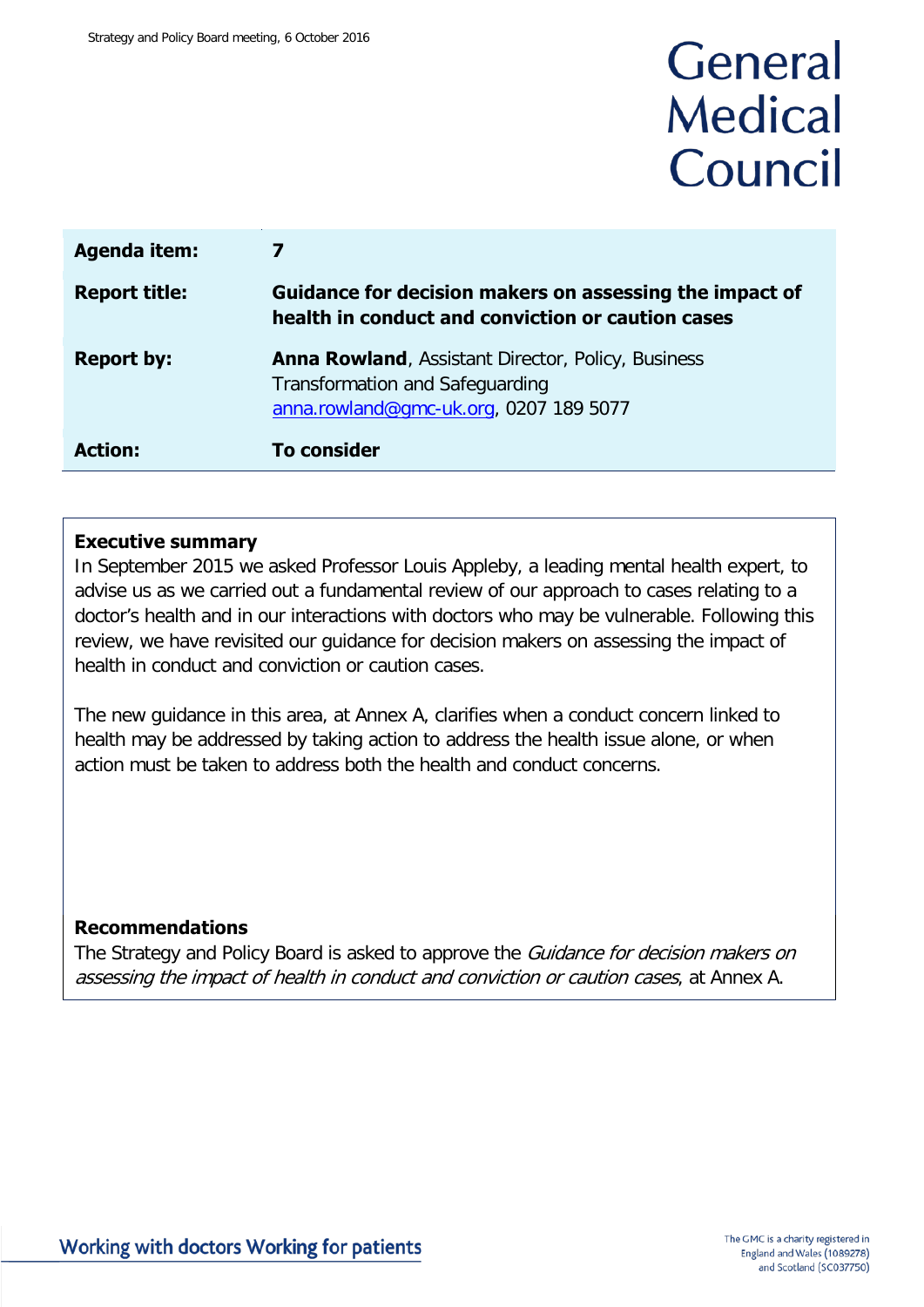## **Background – why are we addressing this subject?**

- **1** We recently carried out a fundamental review of our fitness to practise processes, overseen by Professor Louis Appleby, a leading mental health expert. Following this review, we have finalised a series of proposals focusing on changes to our fitness to practise processes to help reduce the stress and impact that these can have on doctors – particularly those with health concerns.
- **2** In light of this work, we have reviewed our guidance on assessing the impact of health in conduct and conviction/caution cases to ensure that it reflects the principles of the Appleby proposals, while also ensuring that our approach to serious misconduct/conviction cases linked to health continues to maintain patient safety and public confidence in the GMC.

# **Approach**

- **3** The guidance, at Annex A, aims to ensure that decision makers make fair and consistent decisions by clarifying the circumstances in which conduct concerns linked to health can be addressed solely by taking action to address the health concerns, or whether action may need to be taken to address the health and conduct issues separately.
- **4** The guidance adopts a proportionate approach. Where a conduct concern or conviction/caution is closely linked to a health issue, is relatively minor, and there is no patient harm, the conduct issue may be addressed solely by taking action to address the health concern. This is likely to reduce stress for doctors in our fitness to practise procedures and is unlikely to negatively impact public confidence.
- **5** However, in cases where the misconduct is more serious or the doctor receives a conviction/caution and the Realistic Prospect Test is met in terms of both health and conduct, the guidance states that action will need to be taken to address both of these issues.
- **6** In cases where a doctor receives a custodial sentence, the Rules direct that the case is referred directly to a Medical Practitioners Tribunal.

#### **Equality and diversity considerations**

- **7** We have considered the aims of the equality duty and the potential impact of the guidance on people from protected groups.
- **8** Where the conduct is less serious and is linked to a doctor's health, the position of the guidance allows decision makers to address the conduct concerns by taking action only to address the health concerns. This is likely to reduce the stress for doctors with disabilities, in particular those with certain mental health conditions.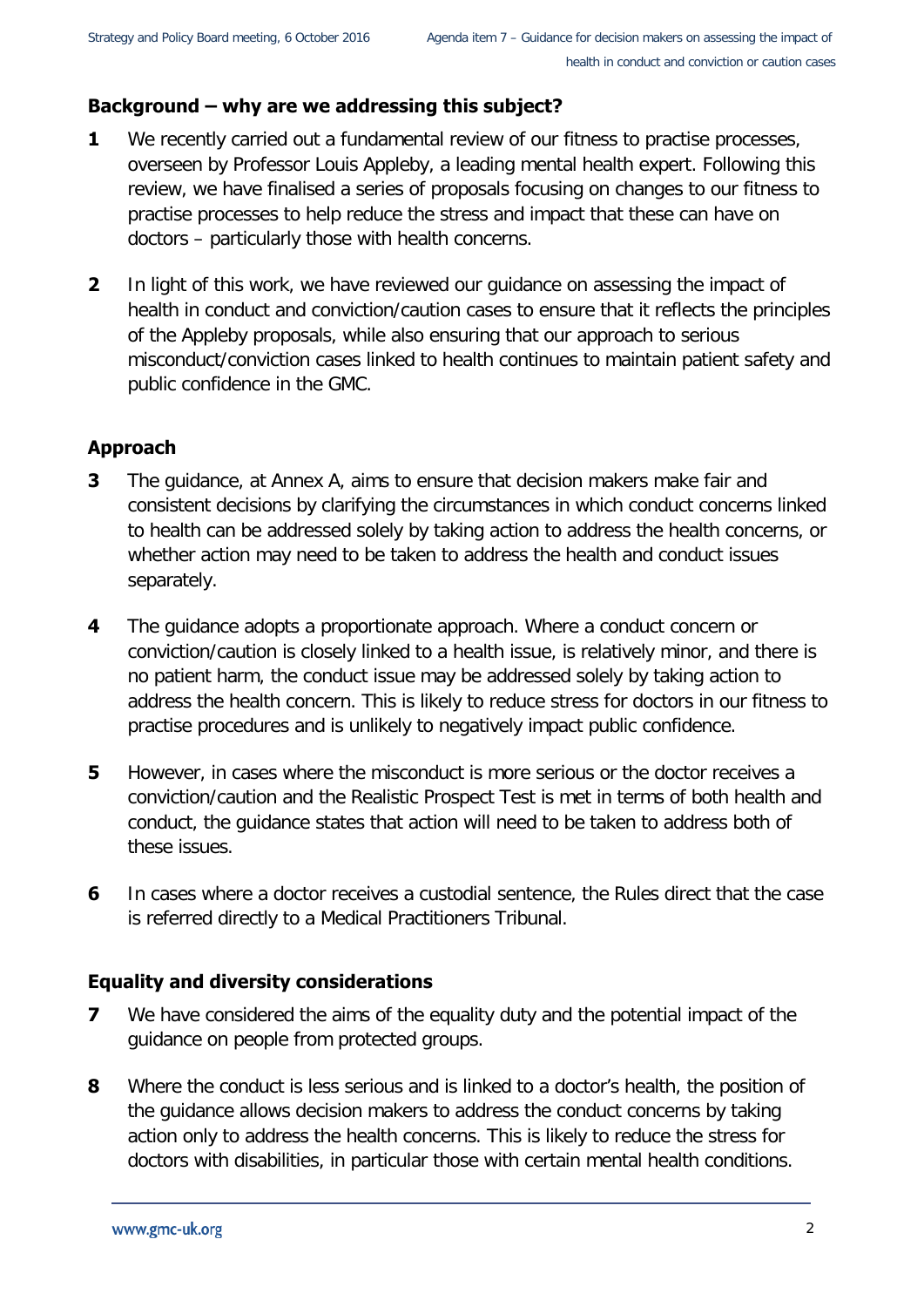**9** In cases where the misconduct or conviction is more serious, while we recognise that this may at times involve doctors who are vulnerable or unwell, we must take action to protect patients and uphold confidence in the medical profession. However, the programme of work to reduce the impact of the process on vulnerable doctors will mean that our communication is dealt with more sensitively and there is more support available, reducing the overall impact on the doctor.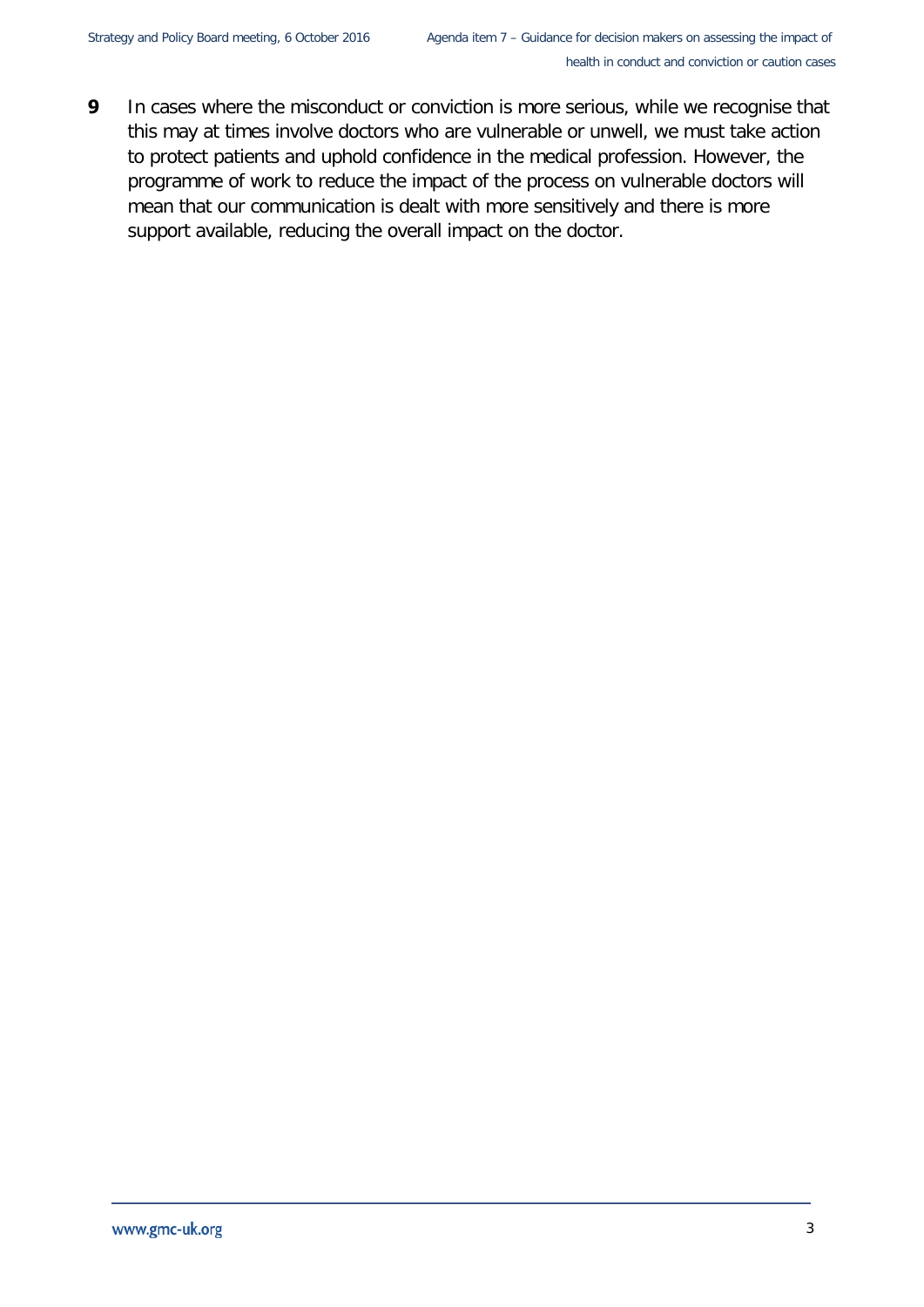# **7 – Guidance for decision makers on assessing the impact of health in conduct and conviction or caution cases**

# **General Medical** Council

# **7 – Annex A**

# **Guidance for decision makers on assessing the impact of health in conduct and conviction or caution cases**

# **Introduction**

- **1** This guidance aims to help decision makers make fair and consistent decisions in conduct and conviction or caution cases, where health is a factor. It sets out the factors to consider when deciding how a conduct, conviction or caution case, which also involves a doctor's health, should be treated.
- **2** A health problem may explain, or provide a motive for, misconduct or behaviour leading to a conviction or caution.
- **3** Where a doctor's health is closely connected to conduct concerns or a caution/conviction, this may affect whether there is a realistic prospect of establishing that a doctor's fitness to practise is impaired by reason of that conduct or conviction/caution. Where there is no realistic prospect of finding impairment by reason of the conduct or caution/conviction, this may mean that a case can be treated as a pure health case, rather than as a conduct or a conviction/caution case. Alternatively, a case may be treated as a health and conduct or health and conviction/caution case, if the realistic prospect test is met in respect of both aspects of the case.
- **4** Where the conduct is less serious, there is no patient harm and the health issue is closely connected to the conduct or conviction/caution, the conduct concerns may be addressed by taking action solely to address the health concerns. In these less serious cases, the health issue is likely to mean that there is no realistic prospect of finding impairment by reason of misconduct.
- **5** Where there is serious misconduct or there is no link between a health issue and a conduct concern, then the concerns should be treated separately (including a conviction/caution).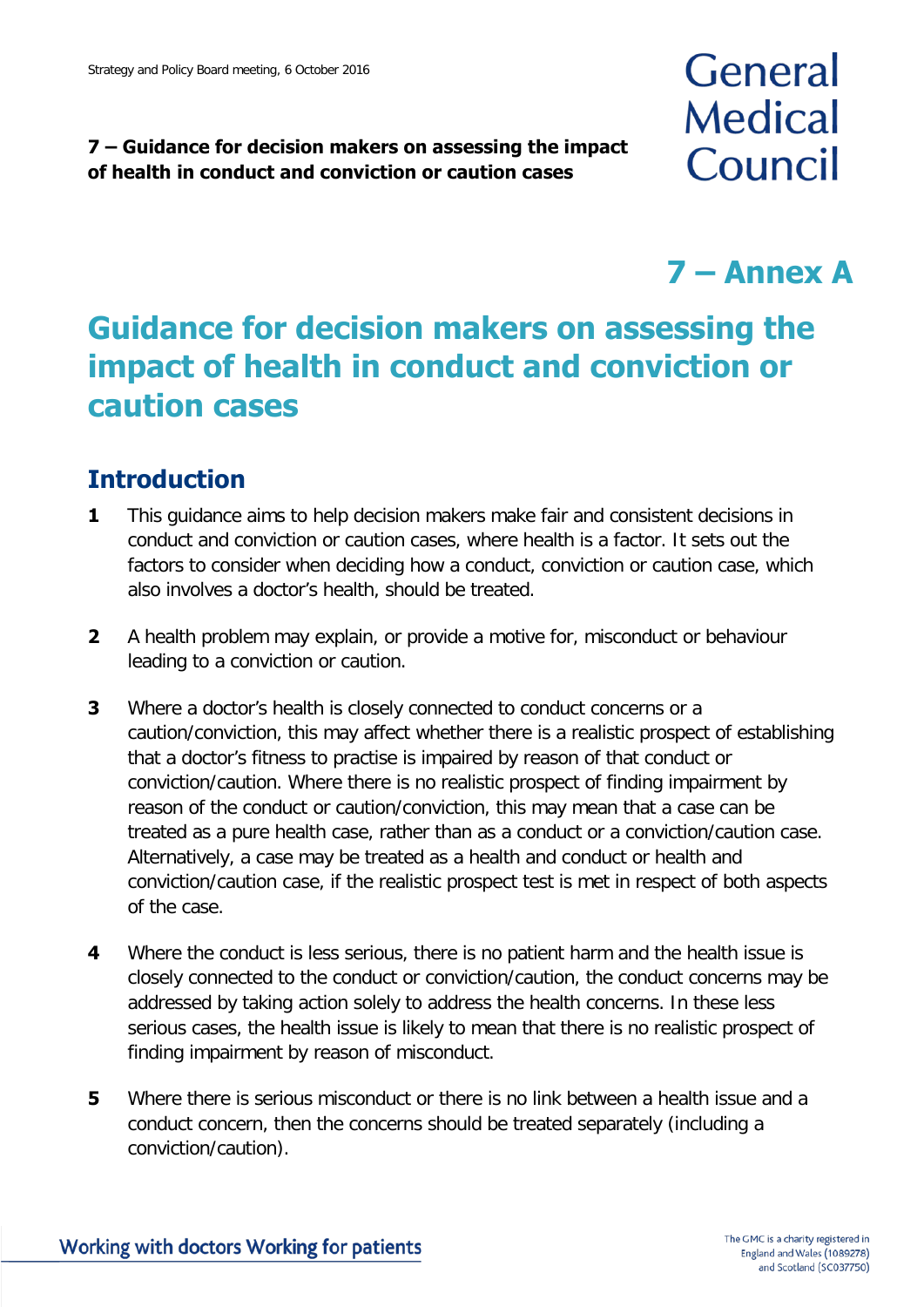- **6** If a doctor has received a conviction resulting in a custodial sentence, it is not possible to address the conduct concerns solely by addressing the health issue, even where health may provide a full or partial explanation for the behaviour. These cases must be referred directly to a Medical Practitioners Tribunal (MPT). In addition, where there is no link between a health issue and a conduct concern or a conviction/caution, the concerns should be treated separately.
- **7** This document should be read in conjunction with the following pieces of guidance:
	- **a** [Guidance for the Investigation Committee and Case Examiners on making](http://www.gmc-uk.org/DC4599_CE_Decision_Guidance___Making_decisions_on_cases_at_the_end_of_the_investigation_stage.pdf_58070536.pdf)  [decisions at the end of the investigation stage](http://www.gmc-uk.org/DC4599_CE_Decision_Guidance___Making_decisions_on_cases_at_the_end_of_the_investigation_stage.pdf_58070536.pdf)
	- **b** [Guidance for decision makers on assessing risk in health cases](http://www.gmc-uk.org/Guidance_for_decision_makers_on_assessing_risk_in_health_cases.pdf_48690195.pdf)
	- **c** [Guidance for decision makers on assessing insight when considering whether](http://www.gmc-uk.org/DC4314_Guidance_for_decision_makers_on_assessing_insight_when_considering_whether_undertakings_are_appropriate.pdf_32423692.pdf)  [undertakings are appropriate](http://www.gmc-uk.org/DC4314_Guidance_for_decision_makers_on_assessing_insight_when_considering_whether_undertakings_are_appropriate.pdf_32423692.pdf)
	- **d** [Sanctions guidance for members of medical practitioners tribunals and the General](http://www.gmc-uk.org/DC4198_Sanctions_Guidance_23008260.pdf)  [Medical Council's decision makers.](http://www.gmc-uk.org/DC4198_Sanctions_Guidance_23008260.pdf)

# **Factors to consider**

- **8** The seriousness of the conduct concerns raised about a doctor, the behaviour leading to a conviction/caution, and the potential risk to future patients are the primary factors that should be taken into account when considering whether a conduct issue or a conviction/caution can be addressed solely by taking action to address the health issue.
- **9** Decision makers should also take into account other factors relating to a case, such as:
	- **a** a doctor's insight into their conduct or behaviour leading to a conviction
	- **b** insight into their health and its impact on their practice
	- **c** whether the doctor is in treatment
	- **d** the likelihood that the misconduct might be repeated.
- **10** Further details of factors to be considered are set out in the *Sanctions quidance* and [Guidance for the Investigation Committee and Case Examiners on making](http://www.gmc-uk.org/DC4599_CE_Decision_Guidance___Making_decisions_on_cases_at_the_end_of_the_investigation_stage.pdf_58070536.pdf)  [decisions at the end of the investigations stage.](http://www.gmc-uk.org/DC4599_CE_Decision_Guidance___Making_decisions_on_cases_at_the_end_of_the_investigation_stage.pdf_58070536.pdf)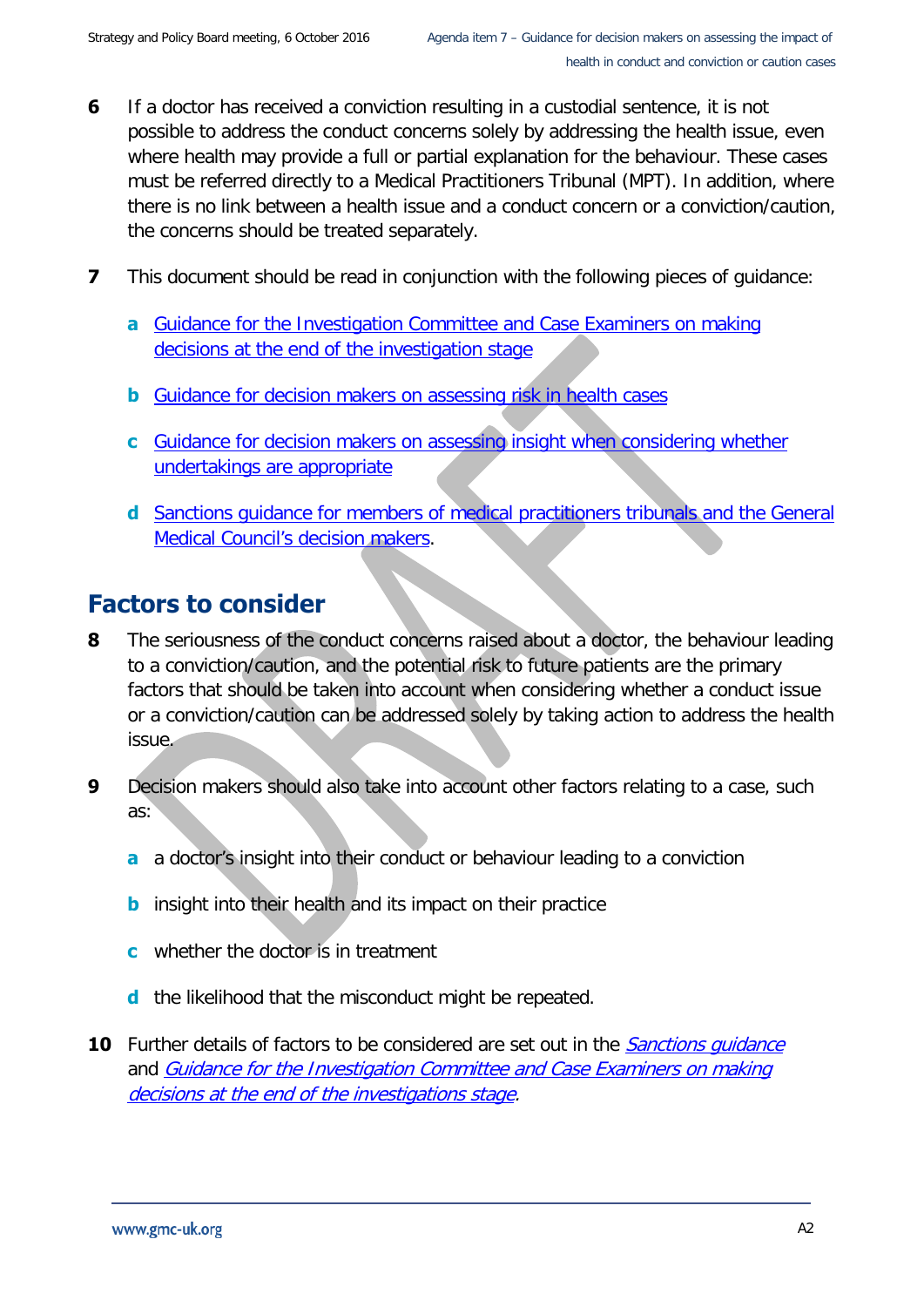#### **Lower-level concerns**

#### Lower-level misconduct

- **11** In less serious conduct cases, where there is no patient harm and the doctor's health is closely connected to the conduct, the case examiners may address the concerns by taking action to address solely by taking action to address the doctor's health. This will only be appropriate where the doctor's health explains the doctor's conduct, meaning that the realistic prospect test is not met in respect of the doctor's conduct.
- **12** Where a doctor's health is connected to the conduct concerns, but it does not explain the doctor's behaviour, if the conduct (although less serious) still amounts to misconduct and the realistic prospect test is met, the case should be treated as a health and misconduct case.

#### Minor convictions (not resulting in a custodial sentence) and cautions

- **13** In cases where a doctor has a minor conviction (and has not received a custodial sentence) or caution which is closely connected to a health issue, there is no patient harm, and the Registrar indicates that the case should be referred to the case examiners rather than to a MPT for a decision, the case examiners may address the concerns solely by taking action to address the doctor's health.
- **14** This will only be appropriate where the health concerns provide an explanation for the conduct which led to the doctor's conviction or caution, meaning that the realistic prospect test is not met in respect of the conviction or caution element of the case. Where the health concerns are connected to, but do not explain, the doctor's conduct leading to the conviction or caution, such that the realistic prospect test is met in respect of the conviction or caution, the case should be treated as a health and conviction/caution case.

#### Deciding whether undertakings are appropriate

- **15** In cases where the case examiners consider that the concerns may be addressed solely by taking action to address a doctor's health, undertakings are likely to be appropriate where the case examiners have determined that there is a realistic prospect of an MPT finding a doctor's fitness to practise to be impaired and where undertakings will be sufficient to protect patients and maintain public confidence.
- **16** When deciding to resolve cases involving health concerns through undertakings, case examiners should also take into account any other mitigating or aggravating factors as specified in the *Sanctions quidance* and *Guidance for decision makers on assessing* [insight when considering whether undertakings are appropriate.](http://www.gmc-uk.org/DC4314_Guidance_for_decision_makers_on_assessing_insight_when_considering_whether_undertakings_are_appropriate.pdf_32423692.pdf)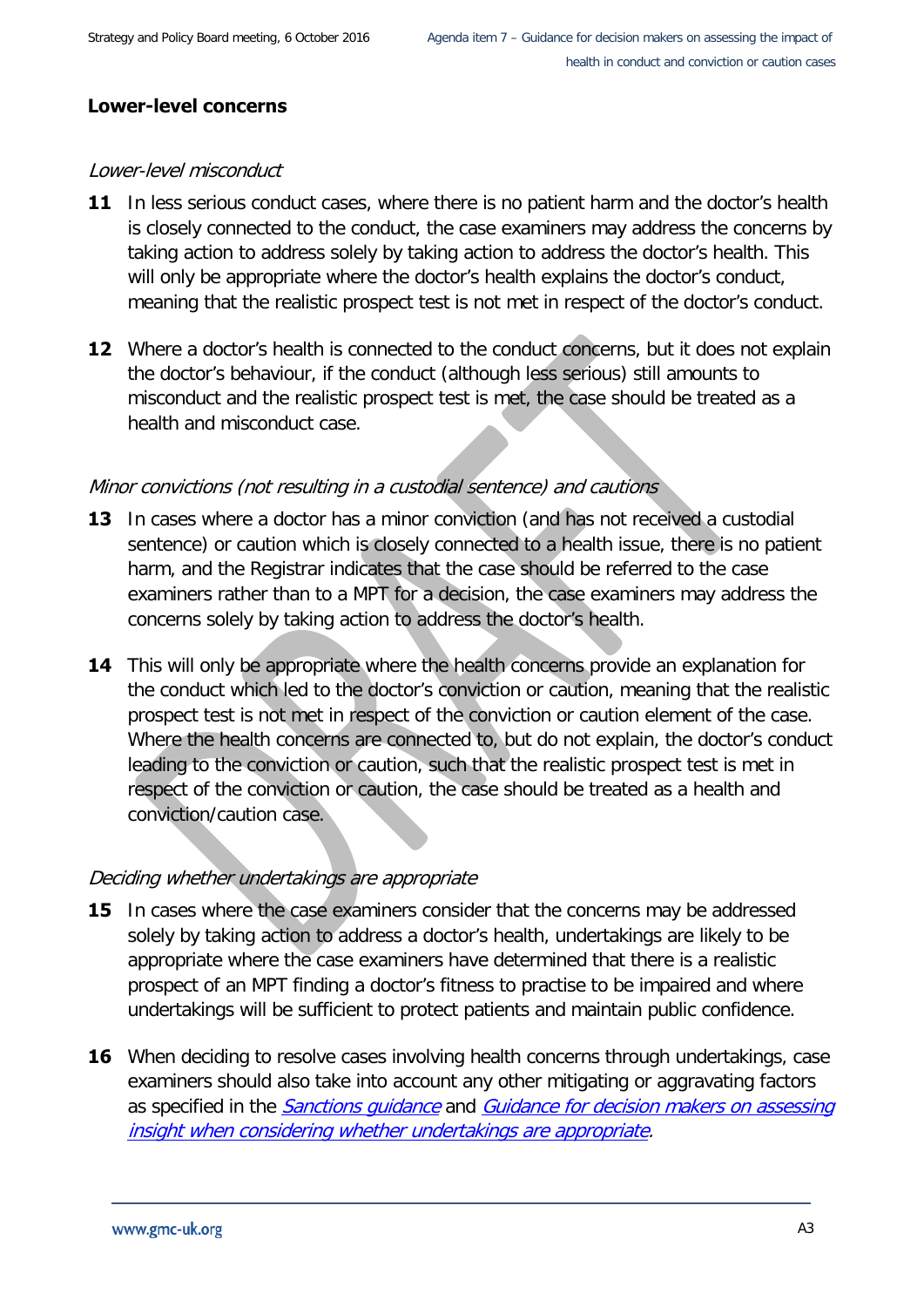**17** Examples of the types of cases which might be suitable for undertakings can be found in Annex A.

#### **More serious concerns**

- **18** Some health and conduct or conviction/caution cases may still need to be referred to a MPT. This is the case even where health provides an explanation for the conduct.
- **19** These types of cases fall into four categories:
	- **a** Where the misconduct is so serious that public confidence would only be maintained by referring the case to hearing.
	- **b** Where a doctor has a conviction that results in a custodial sentence (where the Registrar is required to refer directly to an MPT).
	- **c** Where a doctor has a conviction or a caution (without a custodial sentence) and the Registrar indicates that the case should be referred to a MPT, rather than to the case examiners for a decision.
	- **d** Where the misconduct is not explained by the doctor's health and meets the RPT.
- **20** The guidance on *Making decisions at the end of the investigations stage: Guidance* [for the Investigation Committee and case examiners](http://www.gmc-uk.org/DC4599_CE_Decision_Guidance___Making_decisions_on_cases_at_the_end_of_the_investigation_stage.pdf_58070536.pdf) contains further information on the types of cases that should be directly referred to a MPT.

#### Serious misconduct

- **21** Serious misconduct may relate to a doctor's actions during their professional practice or an incident which has taken place in their personal life. In order to be considered as serious misconduct, the actions or incident are likely to pose a risk to the public's confidence in the medical profession.
- **22** Where the conduct is so serious that public confidence would only be maintained by referring the case to a hearing, the case should not be resolved through undertakings, even where a doctor's health may explain or provide a motive for the conduct.
- **23** The more serious the misconduct, the more likely there will be a public interest in the matter being referred to a hearing. The sorts of misconduct which is likely to result in a referral include (but are not limited to):
	- **i** Sexual assault or indecency
	- **ii** Violence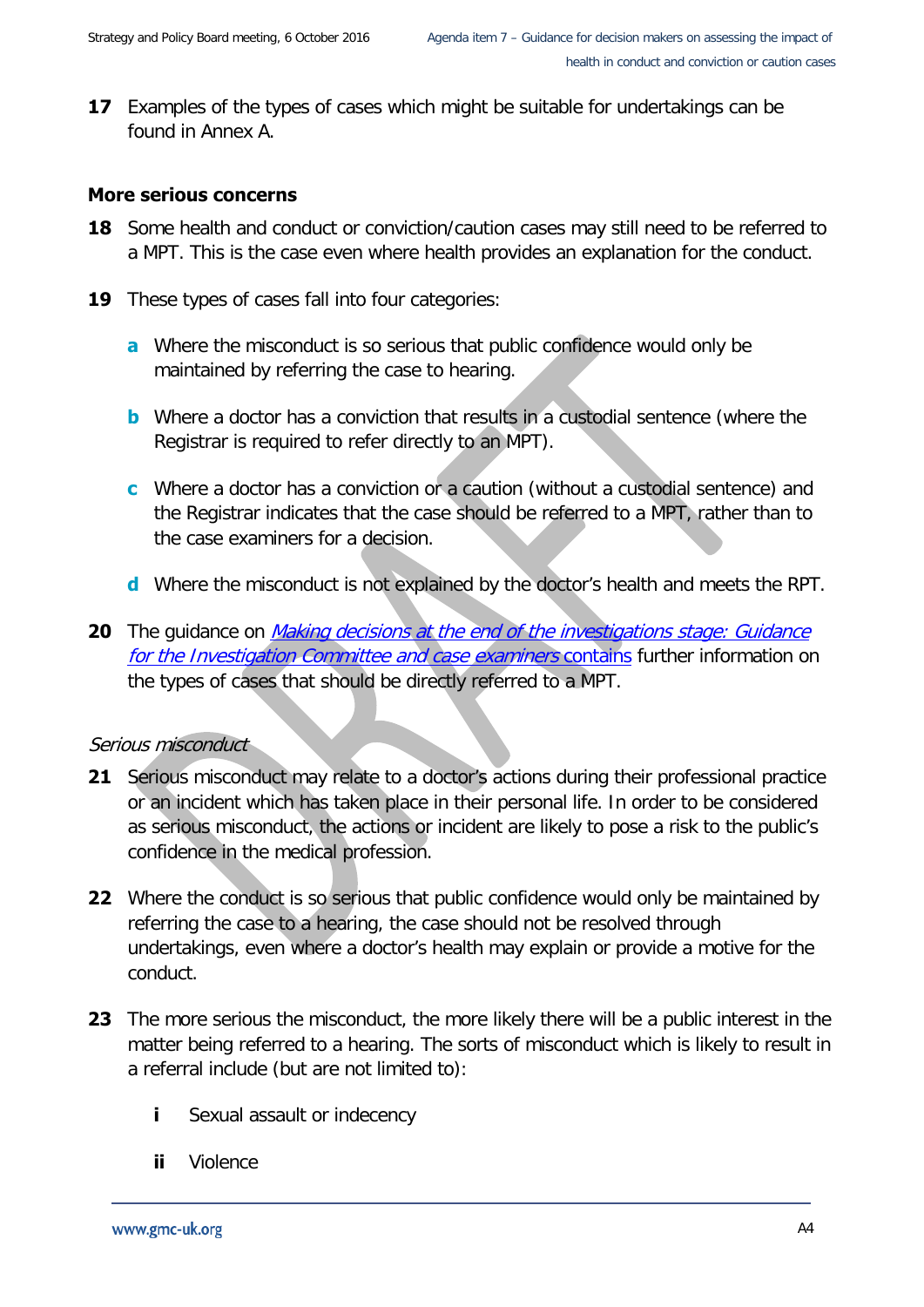- **iii** Improper sexual or emotional relationship
- **iv** Knowingly practising without a license.
- **24** See Annex B for a list of example cases.

#### Where a doctor has a conviction that results in a custodial sentence

**25** Where a doctor has a conviction that results in a custodial sentence, the case must be referred to a MPT, even if health is connected to, or provides an explanation for, the conduct that led to the conviction. This is also the case where health is additionally identified as a separate reason for impairment.

#### Convictions (not resulting in a custodial sentence) and cautions

- **26** Other (less serious) types of convictions and cautions will be referred to a MPT, even if health is closely connected to, or provides an explanation for, the conduct that led to the conviction or caution, unless the Registrar indicates that the case should be referred to a case examiner for consideration.
- **27** The quidance on *[Convictions, cautions and determinations](http://www.gmc-uk.org/DC4594_CE_Decision_Guidance___Annex_D___Convictions_Guidance.pdf_58067974.pdf)* has further information on the types of cases that should be directly referred to an MPT.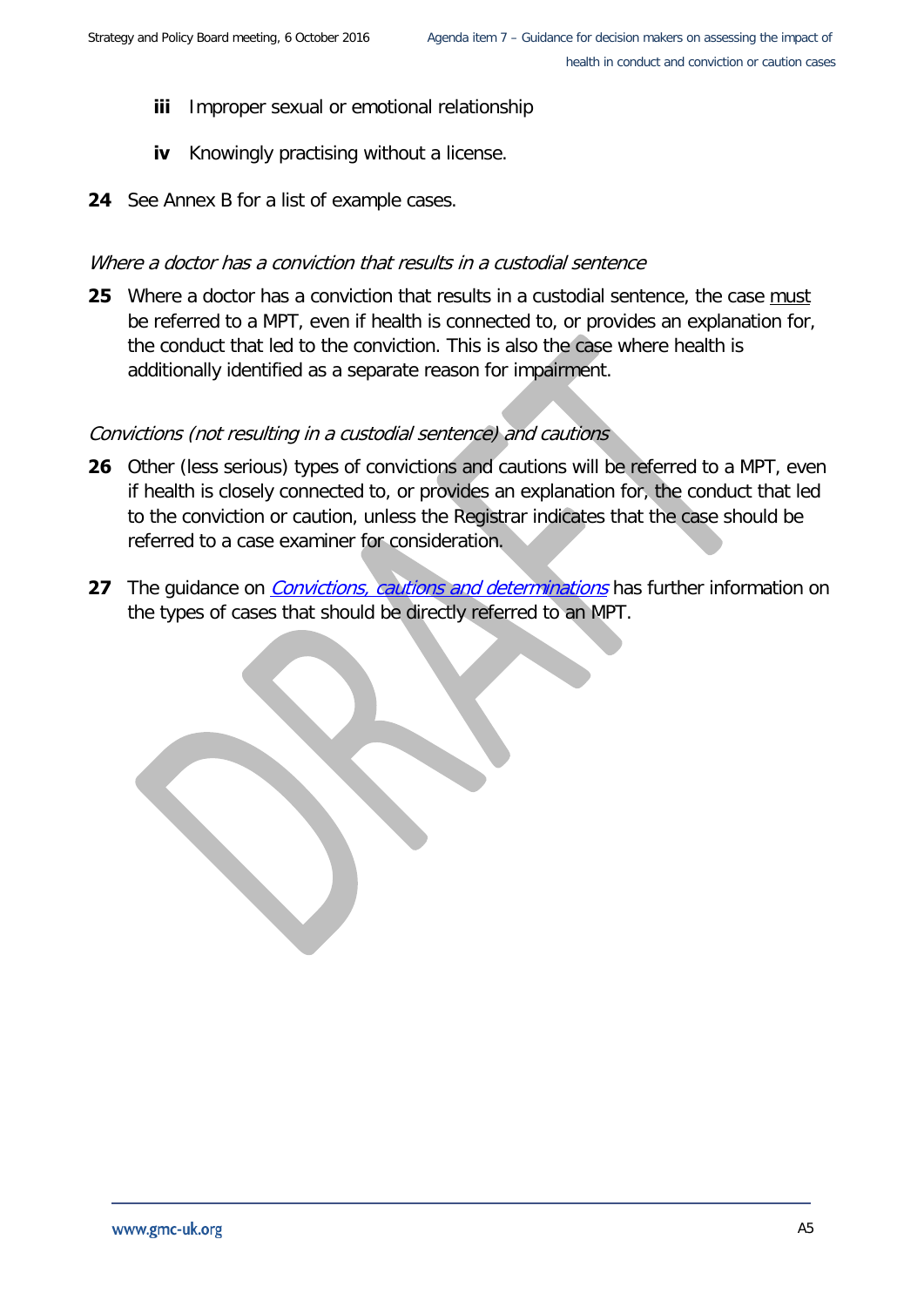# **Annex A – Examples of health and conduct cases where undertakings may be suitable**

This annex outlines a number of case studies where both and health and conduct issues are present and there is no patient harm. While these case studies can be used to give an indication of the types of cases where undertakings might be considered, each case will be different and there may be other mitigating or aggravating factors present which affect the outcome.

### **Example 1**

A local investigation determines that a doctor has stolen opiates from the controlled drugs cupboard. A health assessment diagnoses opiate dependence syndrome.

**Suitable for undertakings** - In this case the conduct is closely linked to the health issue and while serious, it is not so serious as to require us to refer it to a hearing. Undertakings would be suitable in this case if the doctor has insight and is engaged in treatment.

### **Example 2**

A doctor is suspended from work for smelling of alcohol and having slurred speech and difficulty walking during his hospital shift. A health assessment diagnoses harmful use of alcohol.

**Suitable for undertakings** - Likely to be suitable for undertakings if the doctor has insight and is engaged in treatment.

# **Example 3**

A doctor failed to turn up to work on several occasions and didn't contact the surgery to let them know. On each occasion, he remained uncontactable and no-one knew where he was. A health assessment diagnosed bipolar disorder.

**Suitable for undertakings** – Likely to be suitable for undertakings where the absences are considered to be linked to the doctor's health issue, the doctor has insight, and is engaged in treatment.

# **Example 4**

A doctor argued with a colleague and threw a chair at the wall during a staff meeting, causing some minor damage. A health assessment diagnosed an anxiety disorder.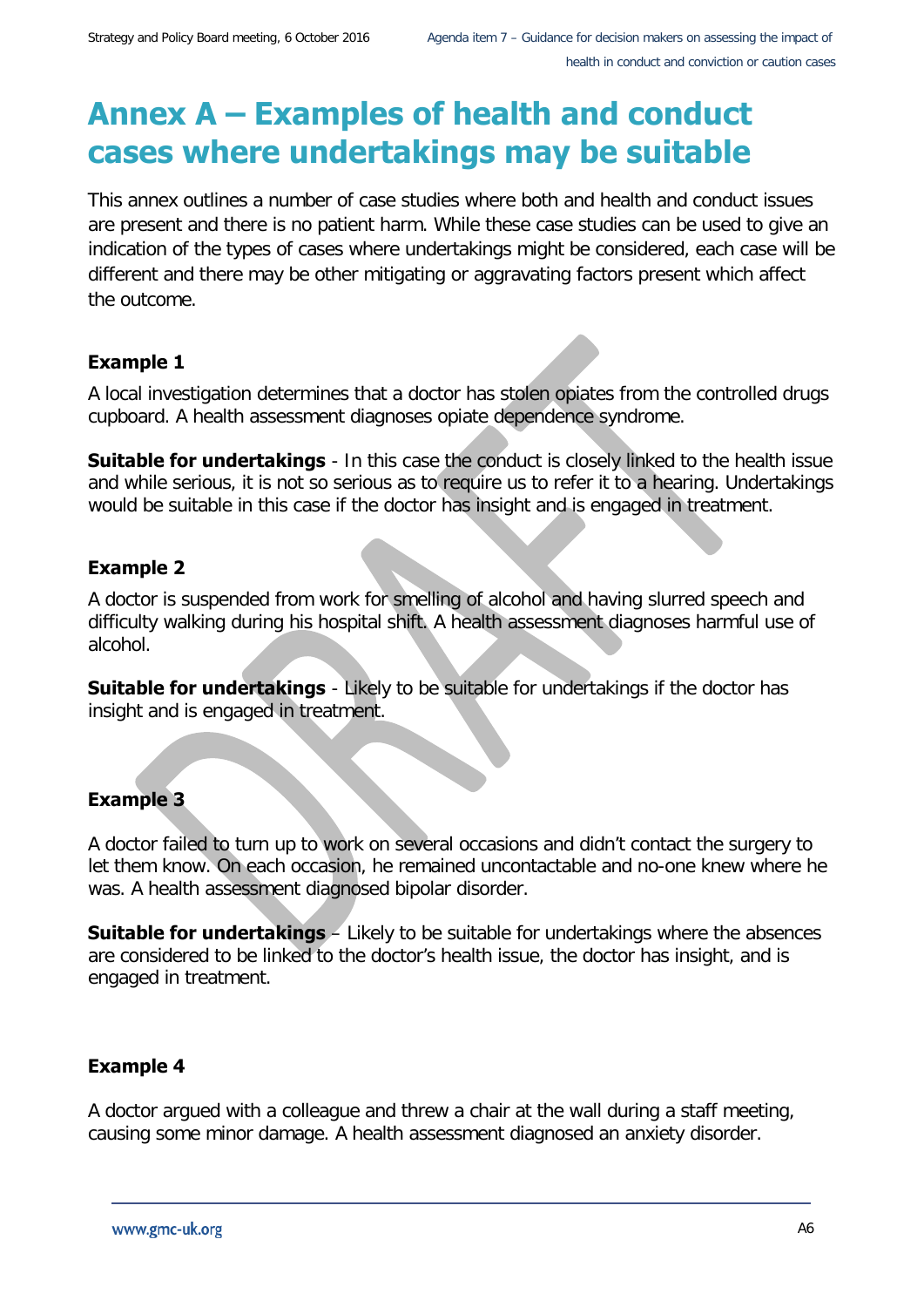**Suitable for undertakings** – Likely to be suitable for undertakings where the incident is considered to be linked to the doctor's health issue, the doctor has insight, and is engaged in treatment.

# **Annex B – Examples of health and conduct or conviction/caution cases where undertakings are not appropriate**

#### **Example 1**

A doctor is convicted of possession of heroin and sentenced to community order. A health assessment diagnoses opiate dependence syndrome.

In this case it would depend on the circumstances of the case. On the face of it a conviction for Class A drugs is a serious offence that would usually lead to a custodial sentence. In this case it resulted in a community order. The sentence in itself may not be a good indicator of seriousness so it would depend on for example the doctor's insight, whether they were engaged in treatment, the likelihood of repetition, etc.

### **Example 2**

A local investigation determines that a doctor has siphoned off opiates for his own use from patient prescriptions and administered reduced amounts to patients. A health assessment diagnoses opiate dependence syndrome.

**Referral to a hearing** - If the doctor's action put patients at risk or reduced their pain medication, it would not be appropriate to respond to this solely by way of undertakings to address the health issues. Given the seriousness of the misconduct, a separate response would be required to directly respond to the misconduct.

#### **Example 3**

A doctor is convicted of three counts of aggravated burglary and possession of crack cocaine. A health assessment diagnoses opiate dependence syndrome.

**Referral to hearing** - In this case, the crime of aggravated burglary is very serious. The allegation carries a presumption of impairment and undertakings would not be suitable. If it attracted a custodial sentence the case would have to be referred directly to a hearing under our rules.

# **Example 4**

A doctor is convicted of sexual assault against two junior nurses and a receptionist. The doctor was found to have kissed and touched their breasts without consent. A health assessment diagnoses a depressive disorder and harmful use of alcohol.